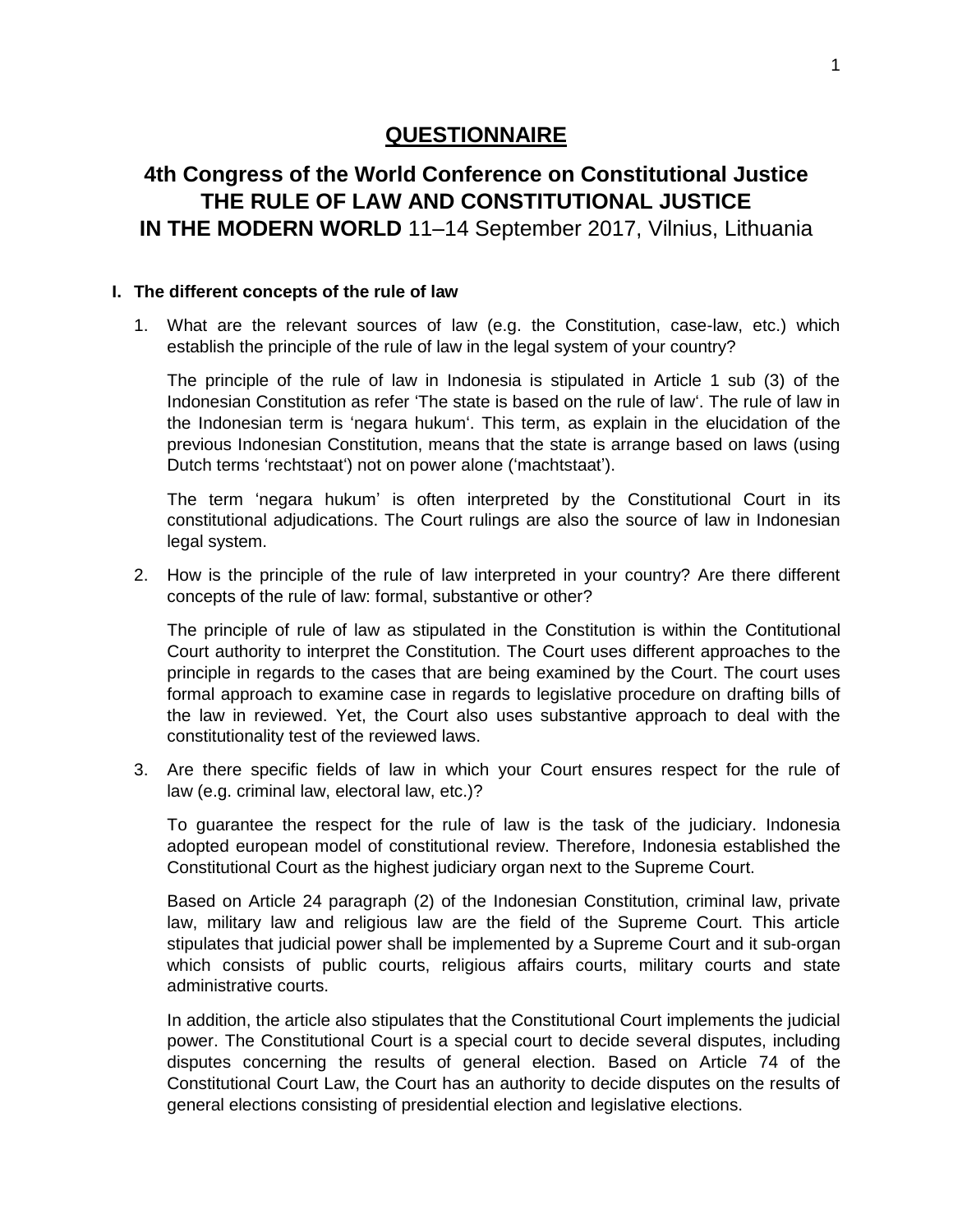Therefore, the rule of law covers in all law fields which include constitutional law, criminal law, electoral law, etc. The principle is ensured by the courts in accordance to each given tasks.

4. Is there case-law on the content of the principle of the rule of law? What are the core elements of this principle according to the case-law? Please provide relevant examples from case-law.

There are many decisions that refer to the core elements of the principle of the rule of law. For instance, based on Constitutional Court Decision Number 102/PUU-VII/2009 on 6 July 2008 regarding judicial review of the Presidential Election Law, the core element of the rule of law is to guarantee individual rights in using their constitutional rights to elect the President and Vice-President.

Please find other relevant decisions made by the Indonesian Constitutional Court in Codices Database of Venice Commission: http://www.codices.coe.int/NXT/gateway.dll?f=templates&fn=default.htm.

5. Has the concept of the rule of law changed over time in case-law in your country? If so, please describe these changes referring to examples.

In Indonesia, the concept of the rule of law is based on the amendment of the Indonesian Constitution. The Indonesian Constitution had been changed four times from 1999 to 2002. Before the amendment, the state institutions consist of: (1) the People's of Consultative Assembly (MPR); (2) the President; (3) the Supreme Advisory Council (DPA); (4) the House of Representative (DPR); (5) the Financial Audit Board (BPK) and (6) the Supreme Court (MA). The Constitutional Court did not exist in Indonesia before the Constitutional amendment.

After the constitutional amendment, the position of the state institutions had changed. The Supreme Advisory Council does not exist anymore. In addition, the amendment created the Constitutional Court. After the constitutional amendment, the state institutions consist of: (1) the People's of Consultative Assembly (MPR); (2) the President; (3) the House of Representative (DPR); (4) the Regional Representative Council (DPD); (5) the Financial Audit Board (BPK); (6) the Supreme Court (MA) and (7) the Constitutional Court (MK). The Supreme Advisory Council (DPA) was abolished for decreasing the absolute power of President in the past. Additionally, the function of the Supreme Advisory Council was not effective.

Concerning the rule of law, the establishment of the Constitutional Court aims to increase check and balances mechanism between state institutions in legislative, executive and judiciary. The Constitutional Court guarantees whether laws that have been enacted are in accordance to the Constitution or not.

6. Does international law have an impact on the interpretation of the principle of the rule of law in your country?

International law has an impact on the interpretation of the principle of the rule of law in Constitutional law cases. For example, the Constitutional Court Decision Number 33/PUU-IX/2011 regarding judicial review of Law Number 38 of 2008 concerning the ratification of the Charter of the Association of South-East Asian Nations (ASEAN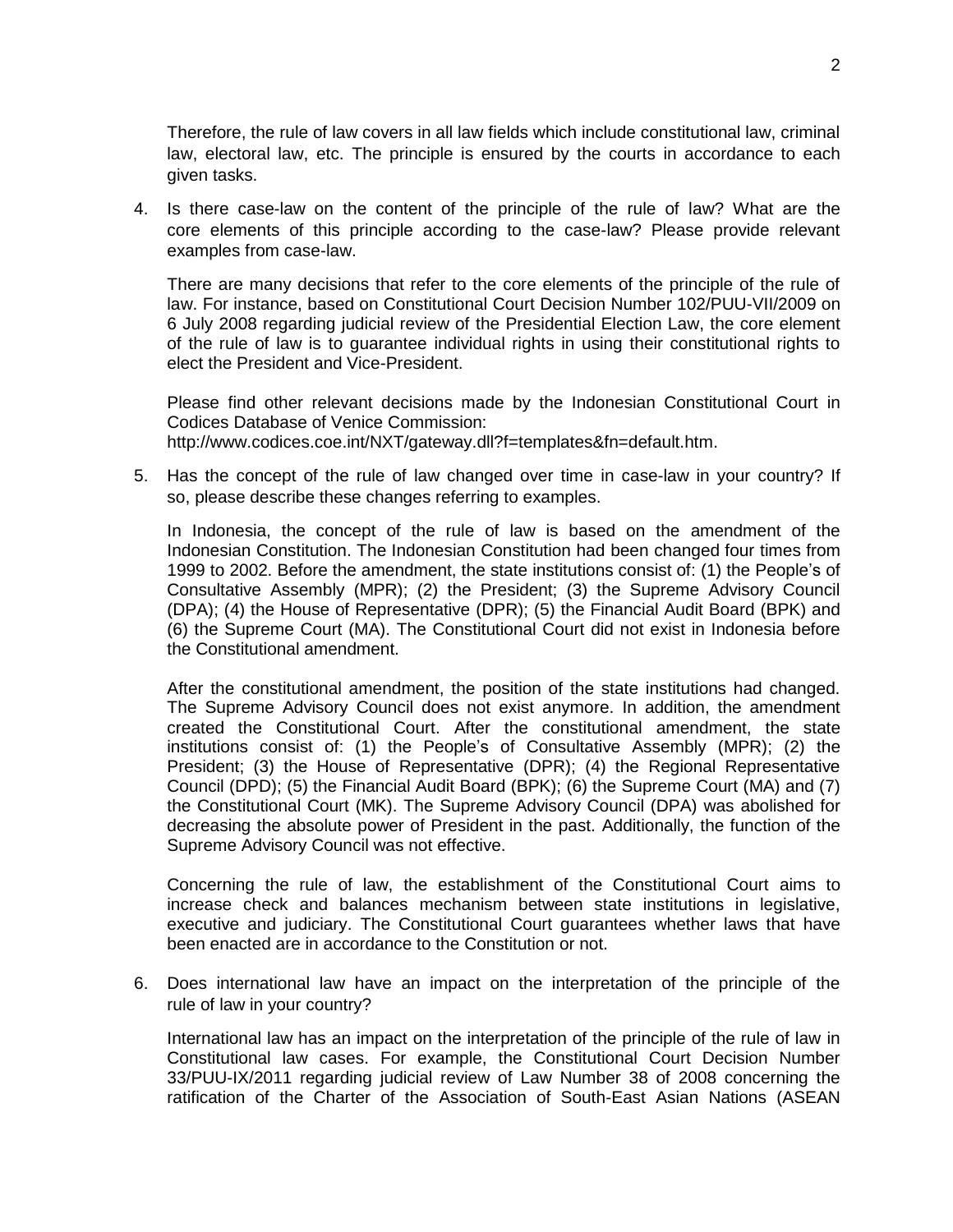Charter). In its ruling, the Court stated that a state has the obligation to comply because it has accepted the treaty which means it is party to the treaty which become legal subject to the international treaty. This issue is accordance to the principle of *pacta sunt servanda.* In deciding this case, the Constitutional Court considers international law as follow:

- a) Based on Article 38 paragraph (1) of the Statute of the International Court of Justice, the international treaties are the second source of law after the international customs;
- b) Based on Article 2 paragraph (1) letter b of the Vienna Convention, *'ratification', 'acceptance', 'approval' and 'accession' mean in each case the international act so named whereby a State establishes on the international plane its consent to be bound by a treaty'.*

This case shows that the Constitutional Court uses the international law in examining judicial review cases and consider them in accordance to the Indonesian Constitution.

#### **II. New challenges to the rule of law**

7. Are there major threats to the rule of law at the national level or have there been such threats in your country (e.g. economic crises)?

There are no major threats that have the impact on the enforcement of the rule of law in Indonesia. In 1998, there was an economic crisis in Indonesia that led to political crises. Consequently, President Soeharto detached his position after 32 years had a power. Based on the experience of President Soeharto, Indonesia had an experience that the limitation of the President authority is important. Furthermore, Indonesia has a consciousness that guaranteeing the individual rights is the core element of the rule of law. Economic and political crises raised ideas to amend the Indonesian Constitution. The constitutional amendment resulted to the establishment of Constitutional Court that aims to assure individual rights and to strengthen the check and balances mechanism. In short, the economic and political crises could increase the quality of the rule of law in Indonesia in a long term.

8. Have international events and developments had a repercussion on the interpretation of the rule of law in your country (e.g. migration, terrorism)?

It depends on the international events whether these events affect the situation and the condition in Indonesia or not. In the context of terrorism, the President and the House of Representatives enacted Law Number 15 of 2003 concerning Anti-Terrorism. In Constitutional Decision Number 013/PUU-I/2003 regarding judicial review of the Anti-Terrorism Law, the Court was of the opinion that all types of terrorism must be eradicated, including the roots of the problems and the initial causes thereof.

Therefore, there should be a law that assures the deterrence, suppression and eradication of terrorism. According to the Court, the law must provide heavier sanctions, smooth arrangements for the process of probing, repression and apprehension. The application of retroactive principle in criminal code is permissible and may be applied to a case of gross violation of human rights. However, in the review of Anti-Terrorism Law, the majority opinion of the Court argued that it can not be applied retroactively.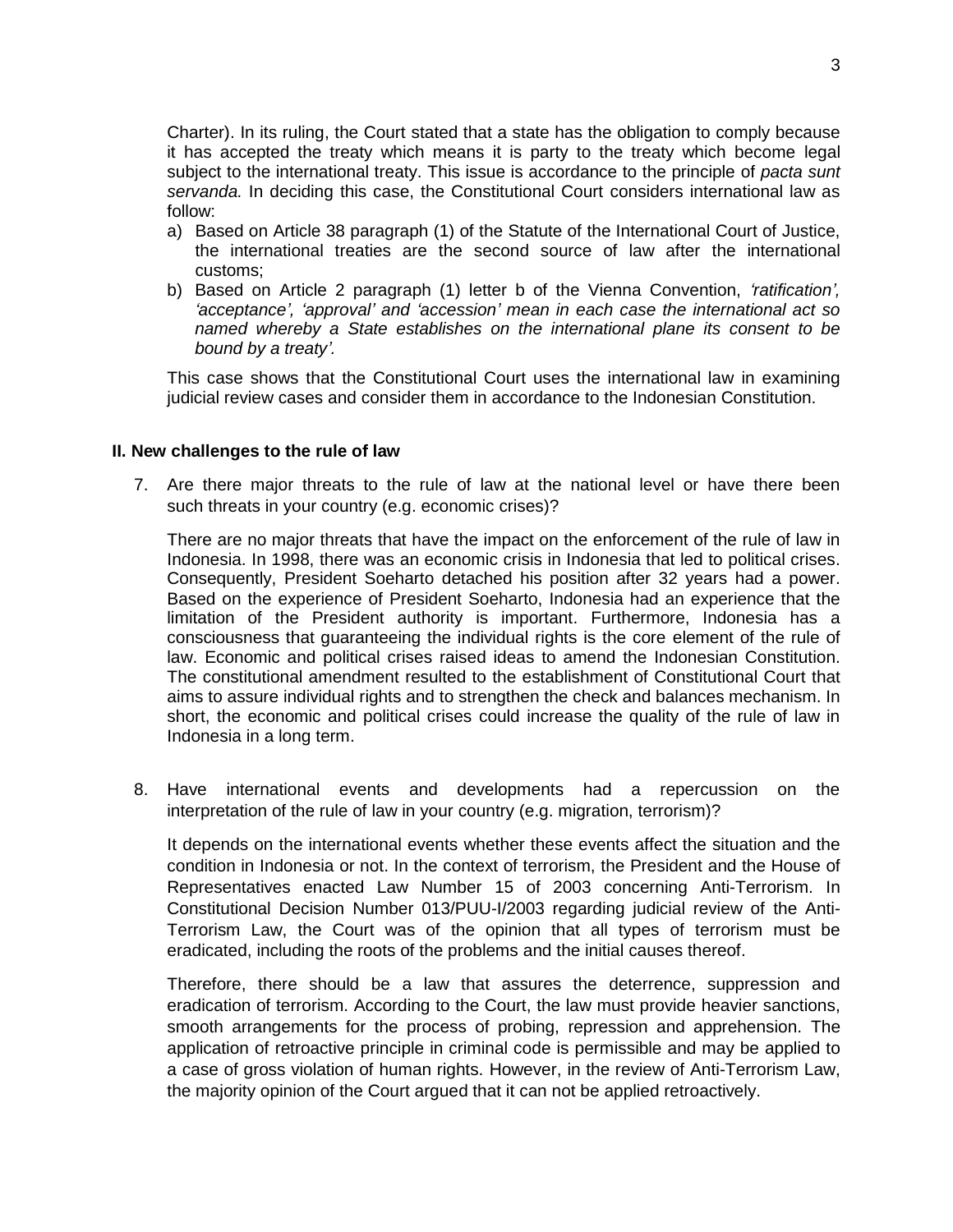9. Has your Court dealt with the collisions between national and international legal norms? Have there been cases of different interpretation of a certain right or freedom by your Court compared to regional / international courts (e.g. the African, Inter-American or European Courts) or international bodies (notably, the UN Human Rights Committee)? Are there related difficulties in implementing decisions of such courts / bodies? What is the essence of these difficulties? Please provide examples.

The Constitutional Court does not have cases where its decisions are contrary with the interpretation made by regional or international courts. As discussed earlier, the Constitutional Court often uses international law in its legal consideration for making decision. Indeed, there is no regional court both in Southeast Asia or Asia.

## **III. The law and the state**

10. What is the impact of the case-law of your Court on guaranteeing that state powers act within the constitutional limits of their authority?

The Constitutional Court decisions has strengthened the presidential system in Indonesia by placing the authority of each state institution to act in accordance with the constitutional limits. For instance, in the Constitutional Court Decision Number 138/PUU-VII/2009 on 18 February 2010, the Court imposed limits and criteria to be used by the President before declaring the Interim Emergency Law (*Perppu*) to prevent abuse of authority and violations of citizen's constitutional rights.

11. Do the decisions of your Court have binding force on other courts? Do other / ordinary courts follow / respect the case-law of your Court in all cases? Are there conflicts between your Court and other (supreme) courts?

The Constitutional Court decisions are binding to all state institutions, including other ordinary courts. Indeed, the decisions shall be followed by other courts in examining and deciding cases. According Article 55 of the Constitutional Court Law, Supreme Court's review of regulations under the law must be ceased until a decision by the Constitutional Court is made when the act used as the basis of review is being examined by the Constitutional Court. Thus, there is no conflict between the Supreme Court and the Constitutional Court.

12. Has your Court developed / contributed to standards for law-making and for the application of law? (e.g. by developing concepts like to independence, impartiality, acting in accordance with the law, *non bis in idem, nulla poena sine lege,* etc.).

As explained above, in Constitutional Court Decision Number 013/PUU-I/2003 on 23 July 2004, the Court revoked a law which contains provisions related to criminal acts of terrorism that could be applied retroactively (*ex post facto law*) against the Bali's bomber on 12 October 2002. According to the Court, the provision is contrary to the spirit of Article 1 paragraph (3) and Article 28 paragraph (1) of the Indonesian Constitution stating that the right not to be prosecuted under a retroactive law are one of human rights that cannot be reduced under any circumstance whatsoever.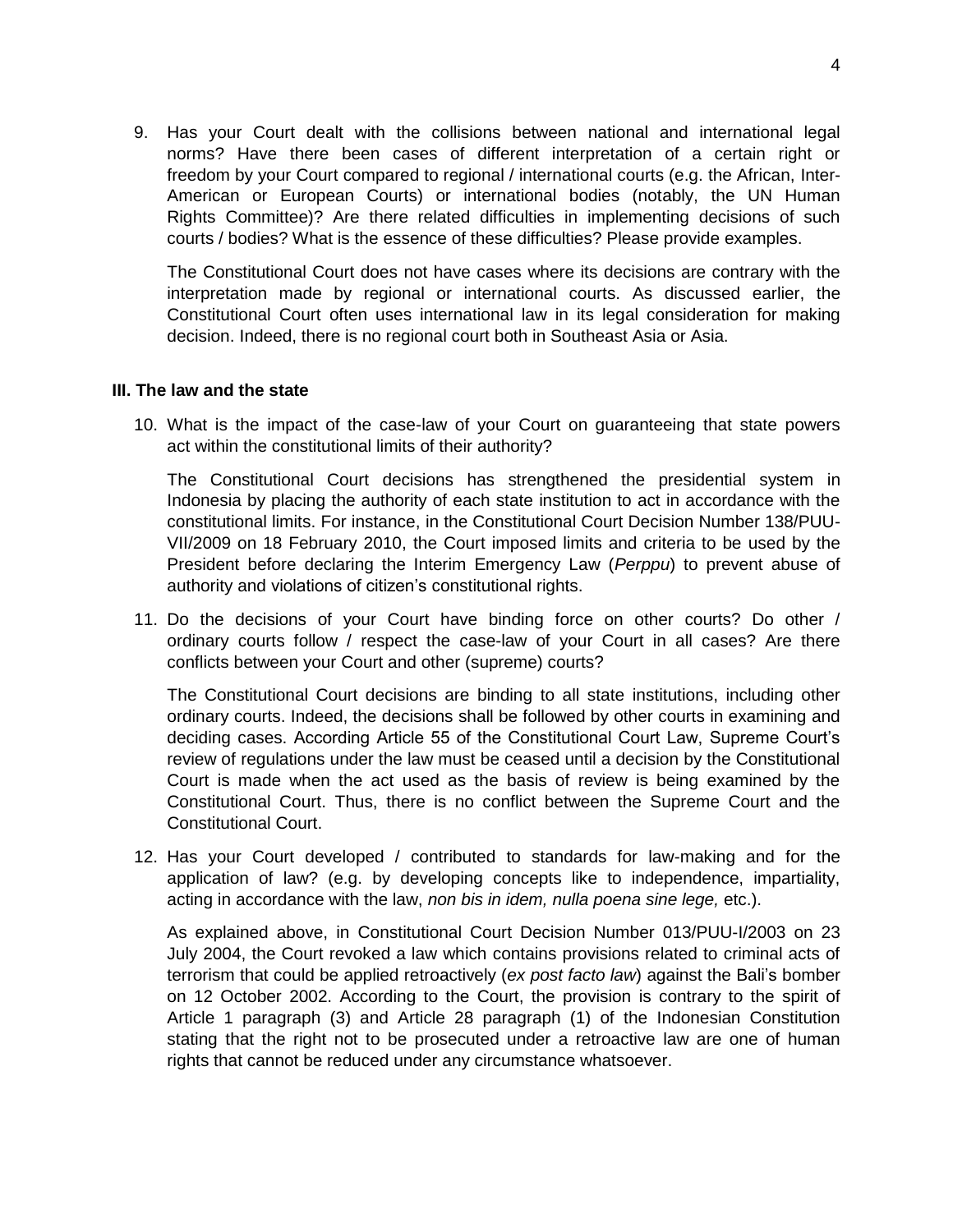13. Do you have case-law relating to respect for the rule of law by private actors exercising public functions?

Based on Constitutional Court Decision Number 53/PUU-VI/2008 on 13 April 2009, the Court affirmed and required the company to implement a provision stipulated in the Company Law concerning Corporate Social and Environmental Responsibility (CSER). This provision is different from the Corporate Social Responsibility (CSR) concept in many countries which is voluntary, while CSER in Indonesia has become a legal obligation for companies to implement it.

14. Are public officials accountable for their actions, both in law and in practice? Are there problems with the scope of immunity for some officials, e.g. by preventing an effective fight against corruption? Do you have case-law related to the accountability of public officials for their actions?

The Indonesian Constitutional Court always supports the efforts of law enforcement and corruption eradication in Indonesia based on the principle of equality before the law. For instance, in Constitutional Court Decision Number 76/PUU-XII/2014 on 22 September 2015, the Court ruled that permission to ask information from the parliament members who are suspected of committing a crime is shall not be given by the Parliament Honorary Body, which is an internal organ within the Parliamentary, but it should be given by the President.

According to the Constitutional Court, the Body is part of the Parliament. It has no direct connection with the criminal justice system. The Court also found that the permission given by the Honorary Council would have a conflict of interest because the Honorary Council members are selected from and by the Parliament members itself. This decision also aims to strengthen the mechanism of checks and balances between the legislative and executive power.

## **IV. The law and the individual**

15. Is there individual access to your Court (direct / indirect) against general acts / individual acts? Please briefly explain the modalities / procedures.

Constitutional adjudication system in Indonesia provides a very broad access to every citizen, individually, to directly apply for judicial review of law made by the Parliament before the Constitutional Court. In other words, a citizen can review the constitutionality of law without the need to lodge an initial petition through Parliament or other state institutions.

16. Has your Court developed case-law concerning access to ordinary / lower courts (e.g. preconditions, including, costs, representation by a lawyer, time limits)?

Based on the Constitutional Court Decision Number 006/PUU-II/2004 on 13 December 2004, the Court annulled a provision in the Advocate Law which stipulates that any person who knowingly perform advocate profession and act as an advocate can be sentenced to a maximum of five years. This decision is based on the high demand of legal representation for less fortunate people. Therefore, legal assistances within and beyond the court hearing can also be done by lecturers at the university who are not an